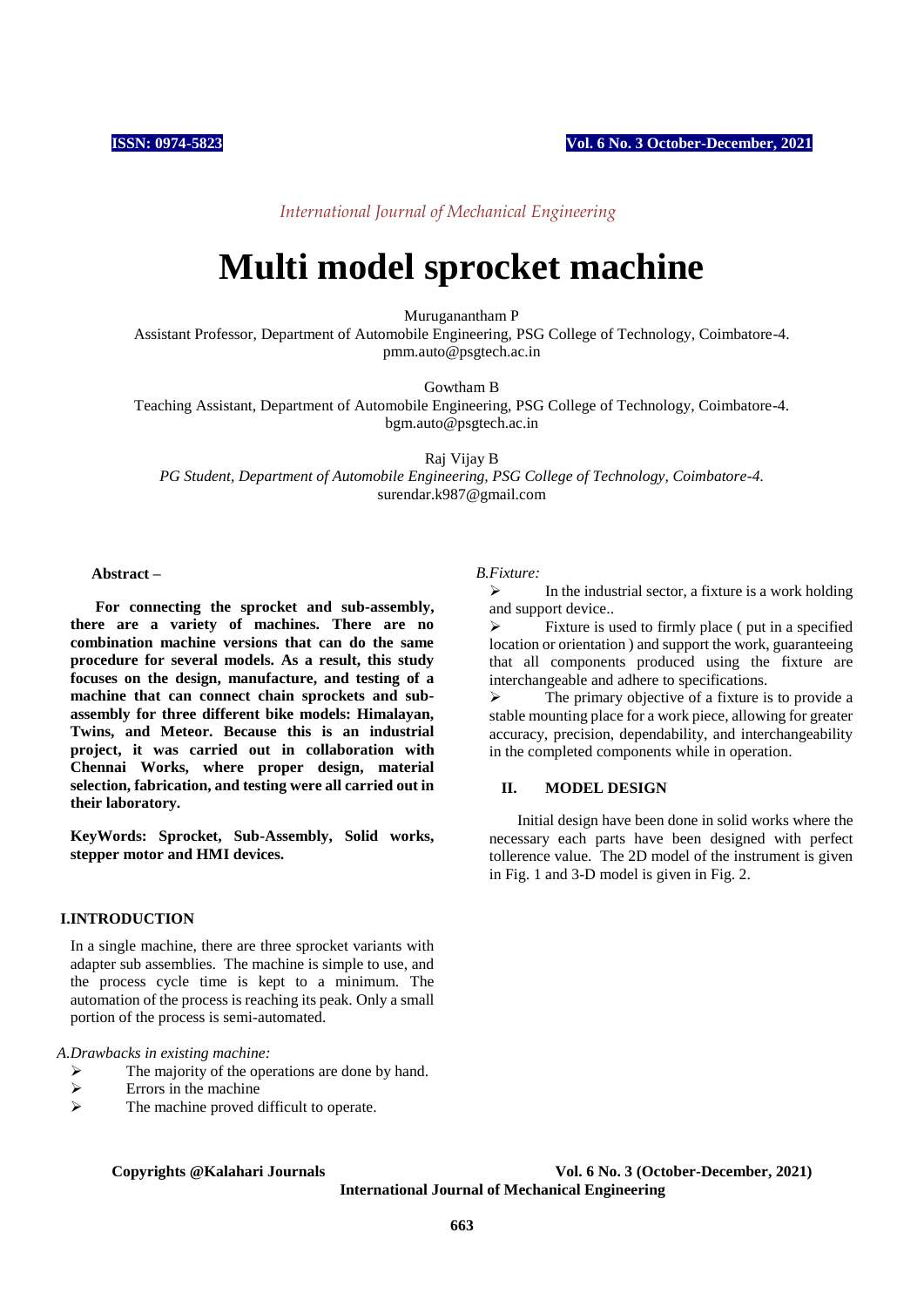

Fig. 1. 2D model in Solid Works



Fig. 2. 3D model in Solid works.

This design is made in Solid works Software. The total image in Fig.2 is an assembled 3-D, diagram. Each part like Motor mounting plate, Allen key holder, Index locator, Multimodel sprocket machine, Index mounting plate, Guide rod etc. were drawn in separate work bench named part design.

Each part was inserted into Assembly workbench by using a command named Insert existing component with positioning. Each component was placed in their respective position by giving certain constraints named surface constraint, coincidence constraint and offset constraint.

After giving constraints the Isometric view is selected so that the actual 3-D view of the machine is displayed. Finally, the screen shot is taken by snipping tool. The major sub parts are discussed below:



Fig. 3. Motor Mounting plate

A bracket is a decorative element in architecture. It is either a structural or a decorative component. This motor mounting bracket makes it simple and secure to mount motors. Motor mounting brackets are used to mount motors into HVAC units and other systems. The motor is held in place by these brackets, which are attached to (or within) the unit.

The geometry of the motor's frame, which must match particular NEMA criteria, determines the appropriate mounting bracket. DC motor brackets from Active Robots make it simple and secure to mount motors and other components in your projects, whether they're in robotics, electronics, or a bespoke creation. Some of the brackets come with screws and mounting holes, enhancing their versatility and ensuring that the machine is securely mounted.

**International Journal of Mechanical Engineering** 

**Copyrights @Kalahari Journals Vol. 6 No. 3 (October-December, 2021)**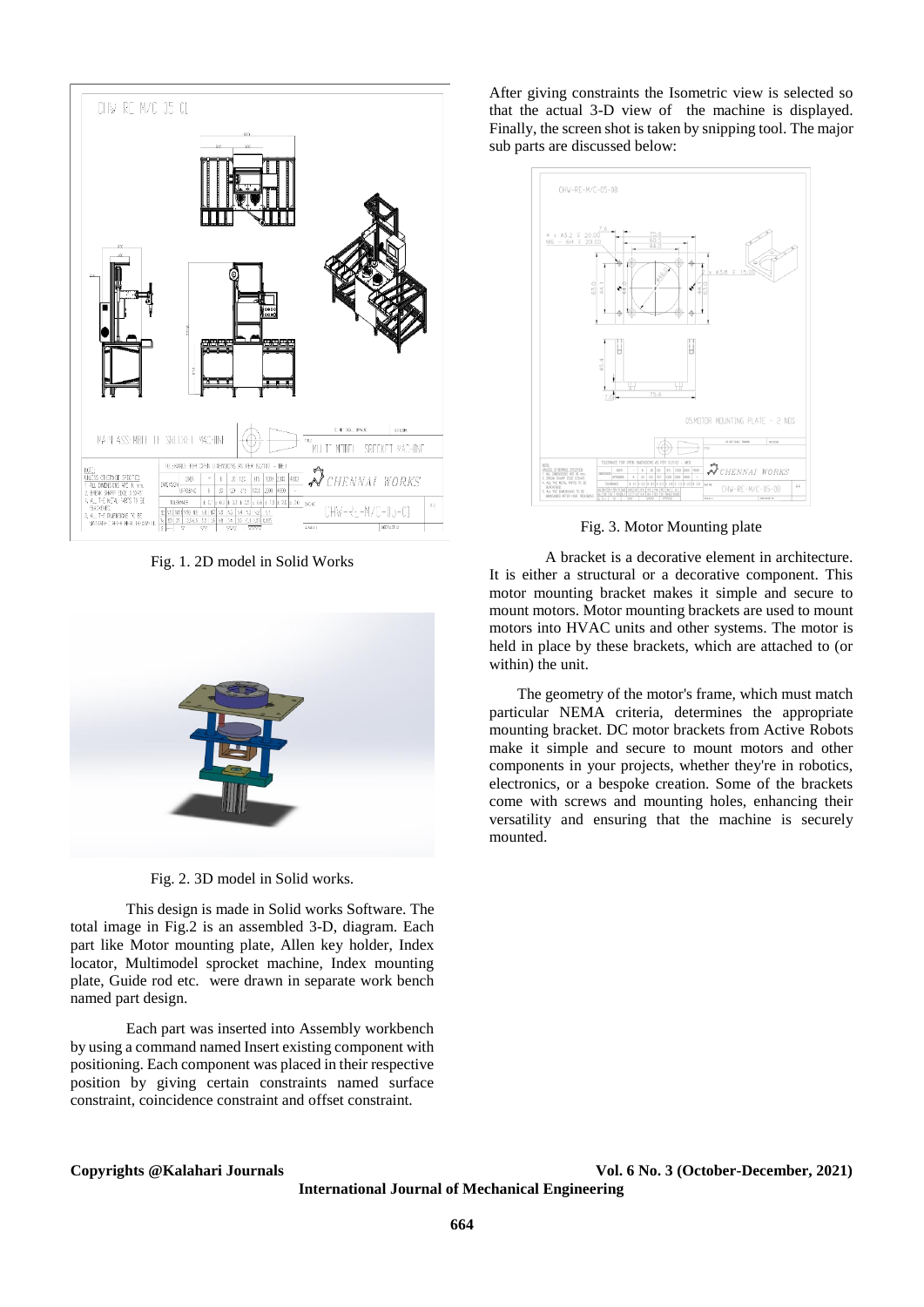

Fig. 5. Detailed electric circuit diagram for Machine



Fig. 6. Overall circuit diagram for the Machine

The overall circuit diagram is illustrated in Fig. 5 and the detailed circuid diagram for stepper motor, nut runner torque, right cylinder up and down emergency stop, door close and comp SEL-1 and 2 are depicted in Fig. 6.

A stepper motor is a mechanical device that converts electrical energy into mechanical energy. It's also a brushless, synchronous electric motor with the ability to partition a full rotation into a large number of stages. As long as the motor is properly sized for the application, the

position of the motor can be precisely controlled without the use of a feedback device.

Switched reluctance motors are comparable to stepper motors. When a pulse of electricity is applied to the stepper motor, the theory of operation for magnets is used to cause the motor shaft to turn a specific distance. There are eight poles on the stator and six poles on the rotor. To complete one complete rotation, the rotor will require 24 electrical pulses to move the 24 steps. Another way to put it is that for each pulse of power received by the motor, the rotor will rotate precisely 15 degrees...

This motor is used to lock the necessary component of the job or component by supplying the motor proper energy and measuring the angle turned my the motor with a feedback system so that th Stepper motor comes to reat by recognizing that the necessary torque and turning angle have been generated.

# **III. EXPERIMENTAL SETUP**

As ststed earlier the sprockets are to be connected with their adaptor sub-ashy. Initially the power control switch in on. Then the respective model from the 3 model setupo is selected.



Fig. 3. Flow process of the work

The bolt is located later in order to join the 2 components in an industry with less time consuming process. Along the same time the adapter is also locted. The cyninder below the table in Fig. 4. is moved to ensure that the joining process takes place effectively.

Later the corresponding nuts are located on the sprocket and tightened using a Tight Nut still Achieved Torque to ensure that the proper torque is given to perfectly join the nut and bolt. The corresponding torque value is also indicated on the display dashboard to ensure that there is no error or minimal error is maintained between the set value and output value.

**Copyrights @Kalahari Journals Vol. 6 No. 3 (October-December, 2021)**

**International Journal of Mechanical Engineering**